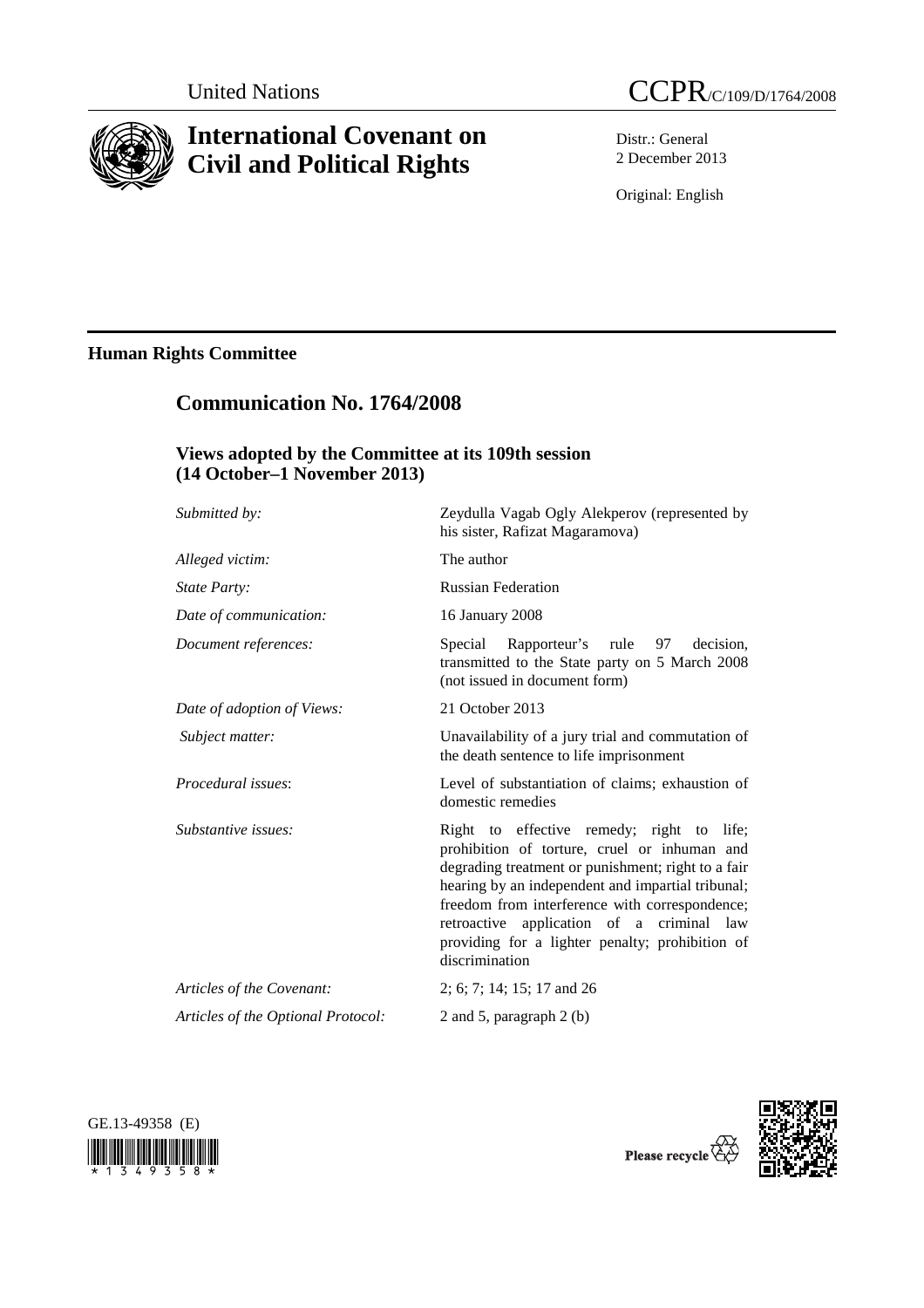## **Annex**

# **Views of the Human Rights Committee under article 5, paragraph 4, of the Optional Protocol to the International Covenant on Civil and Political Rights (109th session)**

concerning

### **Communication No. 1764/2008\***

| Submitted by:          | Zeydulla Vagab Ogly Alekperov (represented by<br>his sister, Ms Rafizat Magaramova) |
|------------------------|-------------------------------------------------------------------------------------|
| Alleged victim:        | The author                                                                          |
| State Party:           | <b>Russian Federation</b>                                                           |
| Date of communication: | 16 January 2008                                                                     |

*The Human Rights Committee*, established under article 28 of the International Covenant on Civil and Political Rights,

*Meeting* on 21 October 2013,

 *Having concluded* its consideration of communication No. 1764/2008, submitted to the Human Rights Committee by Zeydulla Vagab Ogly Alekperov under the Optional Protocol to the International Covenant on Civil and Political Rights,

 *Having taken into account* all written information made available to it by the author of the communication and the State party,

*Adopts* the following:

### **Views under article 5, paragraph 4, of the Optional Protocol**

1. The author of the communication is Zeydulla Vagab Ogly Alekperov, an Azerbaijani national born in 1971, currently serving a life sentence in a correctional facility in Sol-Iletsk, in the Russian Federation. He claims to be a victim of a violation by the State party<sup>1</sup> of his rights under articles 2, 6, 7, 14, 15, 17 and 26 of the Covenant. He is represented by his sister, Rafizat Magaramova.

#### **The facts as presented by the author**

2.1 On 13 October 1995, the author was sentenced to death, with confiscation of property, on numerous charges, by the Murmansk Regional Court, which was composed of

<sup>\*</sup> The following members of the Committee participated in the examination of the present communication: Mr. Yadh Ben Achour, Mr. Lazhari Bouzid, Ms. Christine Chanet, Mr. Ahmad Amin Fathalla, Mr. Cornelis Flinterman, Mr. Yuji Iwasawa, Mr. Walter Kälin, Ms. Zonke Zanele Majodina, Mr. Kheshoe Parsad Matadeen, Mr. Gerald L. Neuman, Sir Nigel Rodley, Mr. Victor Manuel Rodríguez-Rescia, Mr. Fabián Omar Salvioli, Ms. Anja Seibert-Fohr, Mr. Yuval Shany, Mr. Konstantine Vardzelashvili and Ms. Margo Waterval. 1

 $1$  The Optional Protocol entered into force for the State party on 1 January 1992.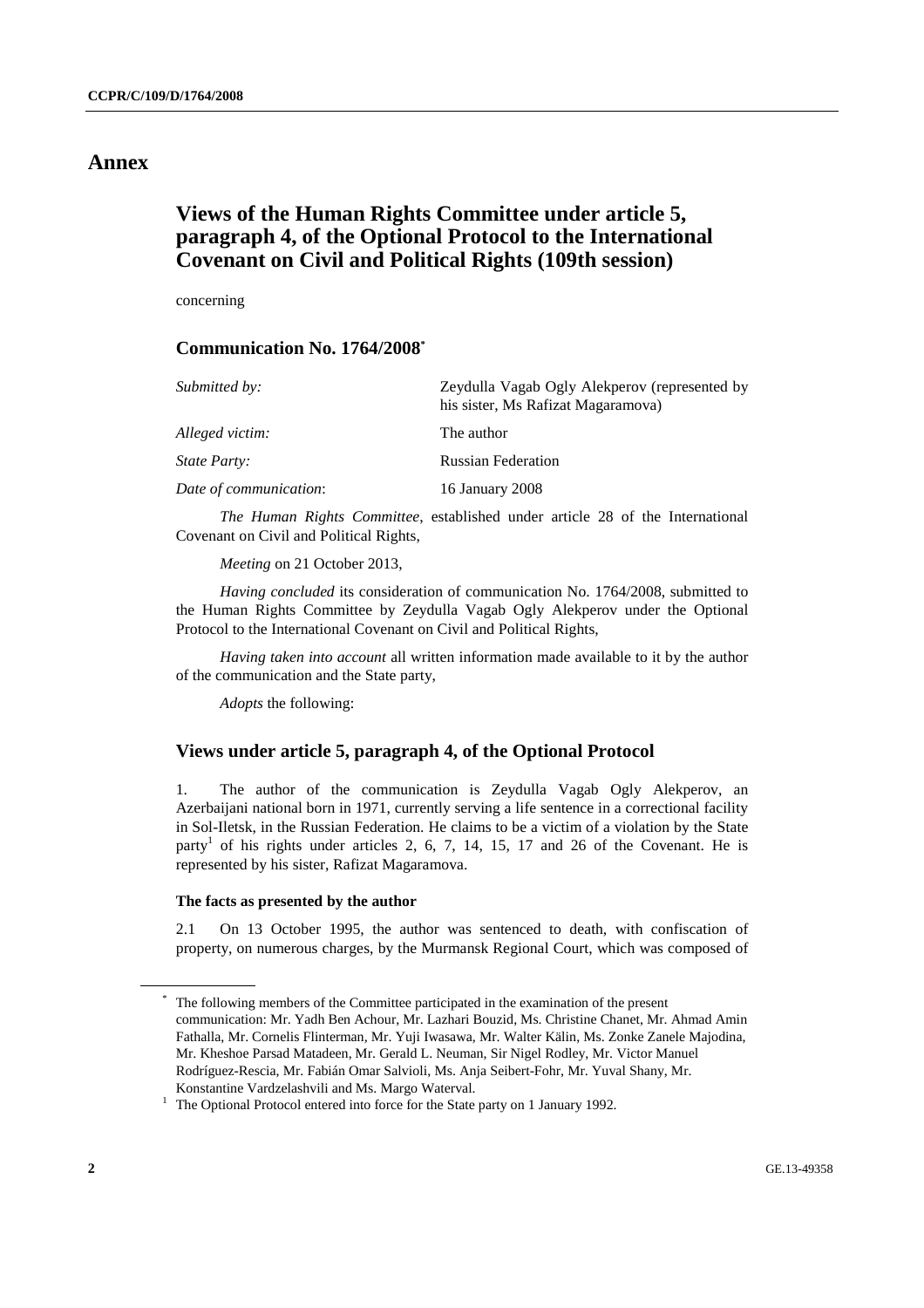a professional judge and two lay judges. The author claims that he was not tried by a competent tribunal, as he was deprived of the right, guaranteed by articles  $20<sup>2</sup>$ ,  $47<sup>3</sup>$  and  $19<sup>4</sup>$ of the Russian Constitution (hereinafter "the Constitution"), to have his case examined by a jury.

2.2 The author notes that on 16 July 1993, pending the establishment of the jury system in the Russian Federation, the Law On Introducing Changes and Amendments to the Law of the Russian Soviet Federative Socialist Republic (hereinafter "the RSFSR") On the RSFSR Judicial System, the RSFSR Code of Criminal Procedure, the RSFSR Criminal Code and the RSFSR Code on Administrative Offences (hereinafter "the Law of 16 July 1993") was adopted. Paragraph 7, section II, of the Law added a new section 10 to the RSFSR Code of Criminal Procedure "On jury trial". According to paragraph 2 of the decision of the Russian Supreme Council (Parliament), also adopted on 16 July 1993 (hereinafter "the decision of 16 July 1993"), jury trials were first to be introduced, as of 1 November 1993, in five subjects, or regions, of the Russian Federation (Stavropol, Ivanovo, Moscow, Ryazan and Saratov) and then, as of 1 January 1994, in four other subjects (Altai, Krasnodar, Ulyanovsk and Rostov). Therefore, as of 13 October 1995, i.e. the date when the author's sentence was handed down, death penalty cases were examined by a jury in the nine regions of the Russian Federation. In this regard, the author claims that, in violation of articles  $15<sup>5</sup>$  and  $46<sup>6</sup>$  of the Constitution, a jury system had not been set up in the Murmansk Region at that time.

2.3 On 23 January 1996, the author's sentence was upheld by the Supreme Court. Although the author did not invoke a violation of the Constitutional provisions in his cassation appeal, due to his lack of legal knowledge, he submits that the Supreme Court was under an obligation to take note of these violations and quash his sentence.

2.4 On 21 December 1998, the author's death sentence was commuted to life imprisonment by a presidential decree of pardon. He claims that, in violation of article 18 of the Constitution, establishing that administration of justice in the Russian Federation is carried out only by courts, his life imprisonment was prescribed by presidential decree. Moreover, the presidential decree itself is contrary to article 54 of the Constitution<sup>7</sup> and article 10 of the Russian Criminal Code, as the RSFSR Criminal Code at the time of the commission of the crime (July 1994) did not provide for punishment in the form of life

<sup>&</sup>lt;sup>2</sup> Article 20 of the Constitution reads: "(1) Everyone shall have the right to life. (2) Capital punishment until its complete elimination may be envisaged by a Federal Law as an exclusive penalty for especially grave crimes against life, and the accused shall be granted the right to have his case examined by a jury."

Article 47 of the Constitution reads: "(1) No one may be deprived of the right to have his case considered by competent court and judge, having jurisdiction over it under the law. (2) Any accused shall have the right to have his case examined by a jury, when such an opportunity is provided for under the Federal Law." 4

Article 19, paragraph 1, of the Constitution reads: "Everybody is equal before the law and court."

<sup>&</sup>lt;sup>5</sup> Article 15, paragraph 1, of the Constitution reads: "The Constitution of the Russian Federation shall have the supreme juridical force, direct action and shall be used on the whole territory of the Russian Federation. Laws and other legal acts adopted in the Russian Federation shall not contradict the Constitution." 6 Article 46, paragraph 1, of the Constitution reads: "Everyone shall be guaranteed the judicial

protection of his rights and freedoms."

Article 54 of the Constitution reads: "(1). A law introducing or aggravating responsibility shall not have retrospective effect. (2). No one shall be held guilty of any act which was not regarded as a criminal offence when it was committed. If, subsequent to the commission of the offence, provision is made by law for the removal of the criminal responsibility or the mitigation of the penalty, the new law should apply".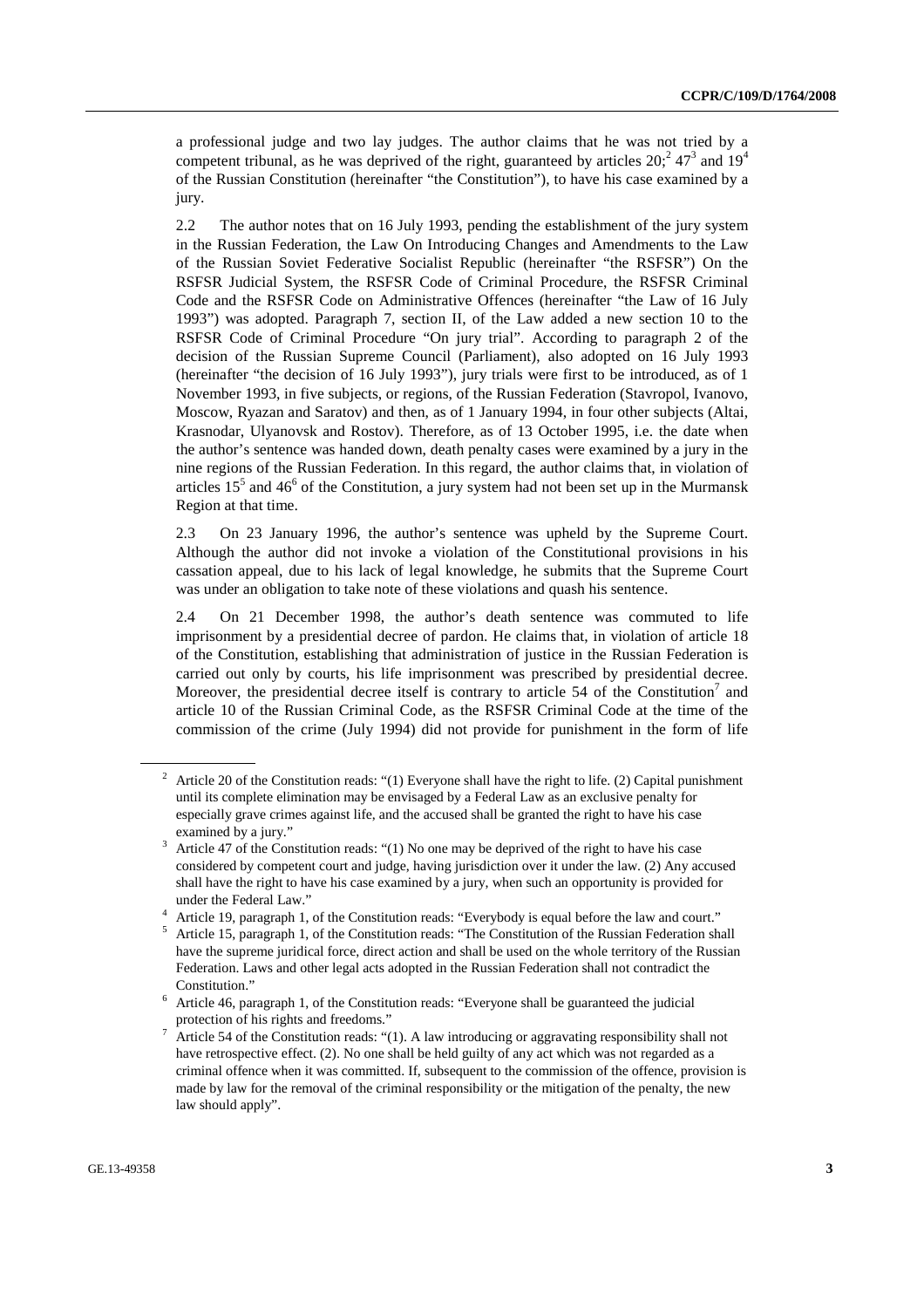imprisonment. Maximum imprisonment for the crime he committed was 15 years, or the death penalty.

2.5 Upon the request of the Moscow City Court and on the basis of the complaints of three prisoners, Mr. G., Mr. F. and Mr. K., the Russian Constitutional Court examined the constitutionality of paragraphs 1 and 2 of the decision of 16 July 1993.<sup>8</sup> On 2 February 1999, the Constitutional Court found that paragraph 1 of the decision was in part contrary to articles 19, 20 and 46 of the Constitution, as it did not provide for the realization of the right, afforded to all accused persons liable to the death penalty, to have their cases examined by a jury throughout the territory of the Russian Federation. The Constitutional Court held that paragraph 1 of the decision of 16 July 1993 could no longer be used as a ground for refusing motions for jury trial and that the sentenced person should be afforded the opportunity to have their cases examined by a jury. Between the entry into force of the Constitutional Court's decision of 2 February 1999 and the entry into force of a federal law ensuring that the right to a trial by jury is effectively realized throughout Russia, the death penalty cannot be imposed by a court of any composition (a jury, with three professional judges or one professional judge and two lay judges).

2.6 The author claims that under article 10 of the Criminal Code, article 54 of the Constitution and article 397, paragraph 13, of the Code of Criminal Procedure, a competent court was supposed, on its own initiative, to bring his sentence into compliance with the Constitutional Court's decision of 2 February 1999. This was not done, and the author did not petition the court to initiate a review procedure because of his ignorance of the law.

2.7 In 2004, the author petitioned the Sol-Iletsk District Court of the Orenburg Region to bring his case into compliance with changes introduced to the Criminal Code by the law of 8 December 2003 "On Introducing Changes and Amendments to the Criminal Code". On 29 June 2004, the Sol-Iletsk District Court reviewed the author's sentence and changed the legal classification of some of his actions but retained the sentence as life imprisonment. The author claims that the Sol-Iletsk District Court failed to bring his sentence into compliance with the law then in force, and, specifically, the Constitutional Court's decision of 2 February 1999.

2.8 In March 2006, the author learned of the decision of the Zlatoust City Court of the Chelyabinsk Region of 29 January 2001, which brought the sentence of another prisoner, Mr. D., into compliance with the Constitutional Court's decision of 2 February 1999. The author was told that this decision was a precedent that he could use in order to petition a competent court concerning his case. On an unspecified date, he submitted such a petition to the Sol-Iletsk District Court of the Orenburg Region.

2.9 On 23 August 2006, the Sol-Iletsk District Court of the Orenburg Region rejected the author's petition on grounds of lack of jurisdiction on the matter, explaining that it fell under the jurisdiction of the Præsidium of the Supreme Court. The author claims that this decision violated his rights under article 397, paragraph 13, of the Code of Criminal Procedure and article 19 of the Constitution, as this court was at the same level in the hierarchy of courts as the Zlatoust City Court of the Chelyabinsk Region (see paragraph 2.8 above) and therefore it was endowed with the same authority as the latter to bring his sentence into compliance with the Constitutional Court's decision of 2 February 1999.

2.10 In October 2006, the author submitted a petition to the Chairperson of the Supreme Court. On 2 March 2007, the petition was rejected by a judge of the Supreme Court on the grounds that the author did not participate in the constitutional proceedings that resulted in the Constitutional Court's decision of 2 February 1999. There was therefore no basis under

<sup>&</sup>lt;sup>8</sup> See para. 2.2 above.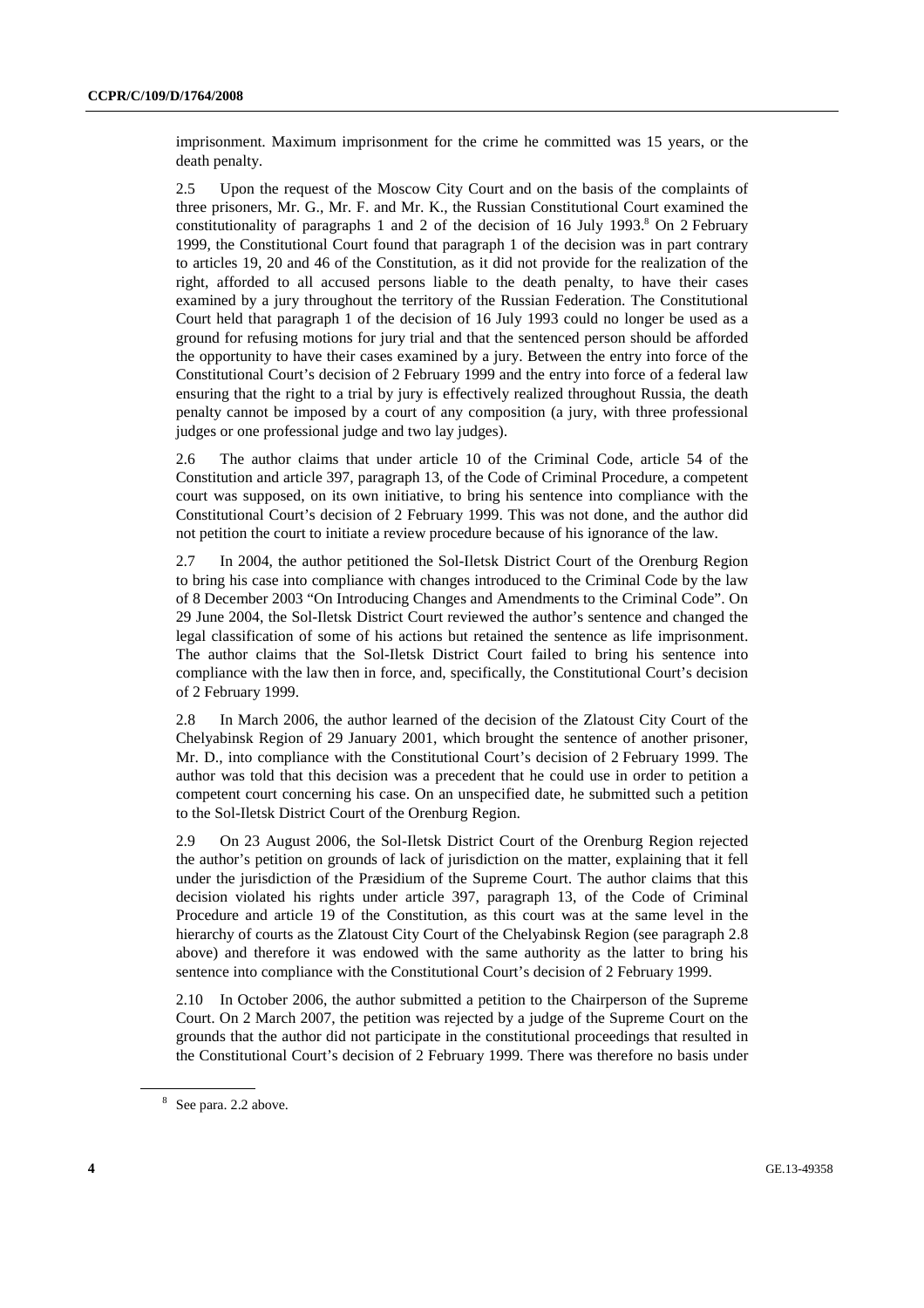article 49 of the Code of Criminal Procedure or review of his sentence. The author submits that despite the fact that Mr. D. (see paragraph 2.8 above) did not participate in the constitutional proceedings in question, his sentence was brought into compliance with the Constitutional Court's decision of 2 February 1999. Moreover, the Constitutional Court cannot take two decisions on the same matter and, when a similar issue arises, the courts should be guided by the existing decision of the Constitutional Court.<sup>9</sup>

2.11 By a letter received on 31 August 2010, the author's sister informed the Committee that the author was experiencing continual difficulties receiving and sending correspondence in relation to the present communication. In particular, although he received the letter of the Committee of 31 March 2010, his comments of 4 May  $2010^{10}$  sent to her address for subsequent transmittal to the Committee have never reached her. On 7 July 2010, the author sent a copy of his comments of 4 May 2010 to her address, but she has not received these either. The author's sister requested the Committee: (1) not to discontinue his communication; (2) to inform the Permanent Mission of the Russian Federation in Geneva about the interference with his correspondence with the Committee, and (3) to request the Permanent Mission of the Russian Federation to provide explanations.<sup>11</sup>

#### **The complaint**

3.1 The author claims that the above-mentioned facts amount to a violation by the State party of his rights under articles 2, 6, 7, 14, 15 and 26 of the Covenant.<sup>12</sup> In particular, he argues that he was not tried by a competent court, in violation of articles 2, 6 and 14 of the Covenant. He refers to articles 14 and 15 of the Covenant to complain that his sentence was not brought into compliance with the Constitutional Court's decision of 2 February 1999, providing all accused with the right to have their criminal cases examined in a jury trial. He also argues that, in violation of article 15 of the Covenant, (1) he was pardoned by the President rather than a court, despite the fact that domestic courts are responsible for the administration of justice in Russia; and that (2) a heavier penalty was imposed on him, as a result of the commutation of sentences, than that which was applicable at the time of commission of the crime, i.e. 15 years' imprisonment. He further alleges a breach of article 26 of the Covenant, as he was denied a trial by jury in the Murmansk Region, whereas death penalty cases were tried by jury in the nine other Russian regions.

3.2 The author also complains of unlawful interference with his correspondence with the Committee in relation to his communication, which raises issues under article 17, paragraph 1, of the Covenant.

<sup>9</sup> On 10 September 2008, the author applied to the European Court of Human Rights, alleging a violation of article 7 (no punishment without law) of the European Convention. On 17 April 2009, the European Court of Human Rights declared the author's complaint inadmissible as it did not meet the admissibility criteria laid out in articles 34 and 35 of the Convention. Having regard to all material in its possession, the Court established that the complaints submitted by the author, insofar as they fall within its competence, do not disclose any appearance of a violation of the rights and freedoms set out

in the Convention or its Protocols.<br><sup>10</sup> The author's submissions of 4 May 2010 have not reached the Committee.<br><sup>11</sup> On 24 November 2010, the Committee requested the State party to comment on the information imparted by the author's sister regarding his difficulty receiving and sending correspondence in

relation to the present communication due to alleged interference from prison authorities. 12 The author includes article 7 in his initial list of articles of the Covenant violated, but thereafter does not refer to it again or explain how it is relevant to his complaint.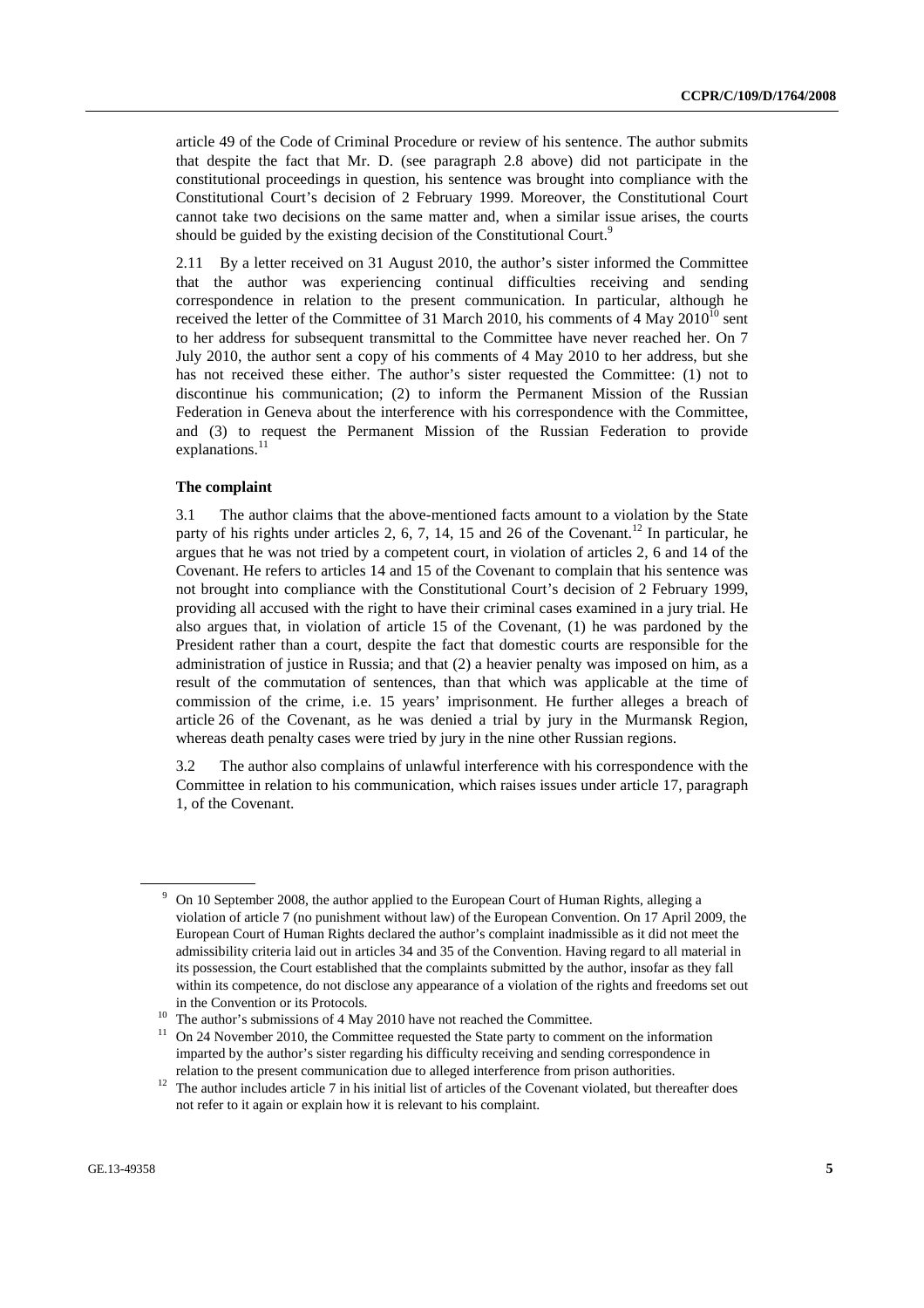#### **State party's observations on admissibility and merits**

4.1 By a note verbale of 22 July 2008, the State party submitted that the decisions adopted in the author's case were in compliance with its international obligations and domestic legislation, and that his allegations are unfounded. The author was sentenced to death on 13 October 1995 by the Murmansk Regional Court. His case was considered by a tribunal composed of a professional judge and two lay judges. On 23 January 1996, the Supreme Court upheld his sentence on appeal. On 29 June 2004, the Sol-Iletsk District Court reviewed the author's sentence and changed the legal classification of some of his actions, bringing it into compliance with the law of 8 December 2003.13 The court confirmed the author's life imprisonment.

4.2 Pursuant to article 421 of the RSFSR Code of Criminal Procedure, any person accused of a crime for which the death penalty is prescribed and which falls within the jurisdiction of a territorial, regional or a city court, as stated in article 36 of the Code, could request that his case be examined with the participation of a jury. The author was accused of a crime falling under the jurisdiction of such a court. However, at the time of examination of his death penalty case, jury trials had not yet been introduced in the Murmansk Region. According to chapter 2, part 6, of the "Final and Transitional Provisions" of the Constitution, until the entry into force of the federal law setting out the procedure for the examination of cases by a jury, the existing procedure of examination of that category of cases by courts is preserved.

4.3 Pursuant to article 8 of the Federal Law of 18 December of 2001 No. 177-FZ "On putting into effect the Russian Criminal Procedure Code" with amendments, jury trials were introduced in the Murmansk Region as of 1 January 2003. On 13 April 2000, the Constitutional Court examined the constitutionality of article 421 of the RSFSR Code of Criminal Procedure. By its decision No. 69-0, the Court held that transferring a criminal case for consideration from a court having territorial jurisdiction over it to another court, for the sole reason that a jury trial was unavailable in the former court, is contrary to article 47, paragraph 1, of the Constitution. The State party further points out that, at the time of the events, the author did not object to the examination of his criminal case by a tribunal with the participation of two lay judges. His case was therefore considered by a tribunal of due composition.

4.4 The State party further submits that, on 21 December 1998, the author was pardoned by presidential decree and the death penalty was commuted to life imprisonment, which is a more lenient penalty. The presidential decree pardoning the author was adopted in the exercise of the President's constitutional prerogative to pardon. Pardon operates outside the framework of administration of justice in criminal cases, which requires compliance with articles 10 and 54 of the Russian Criminal Code, proscribing the retroactive application of the law aggravating the liability of a person. The presidential decree was issued in compliance with articles 59 and 85 of the Russian Criminal Code, then in force, which provides for the possibility of commutation of death sentences to life imprisonment. Article 24 of the RSFSR Criminal Code, which was in force at the time of the commission of the crime by the author, also provided for commutation of the death penalty to life imprisonment. Pardon is not linked to the issues of criminal responsibility or determination of sentences, which are governed by criminal procedure provisions and decided exclusively by courts.

4.5 The State party further refers to decisions of the Constitutional Court Nos. 60-0 and 61-0 of 11 January 2002 in the cases of A.G. and I.F. respectively, according to which

 $13$  See para. 2.7 above.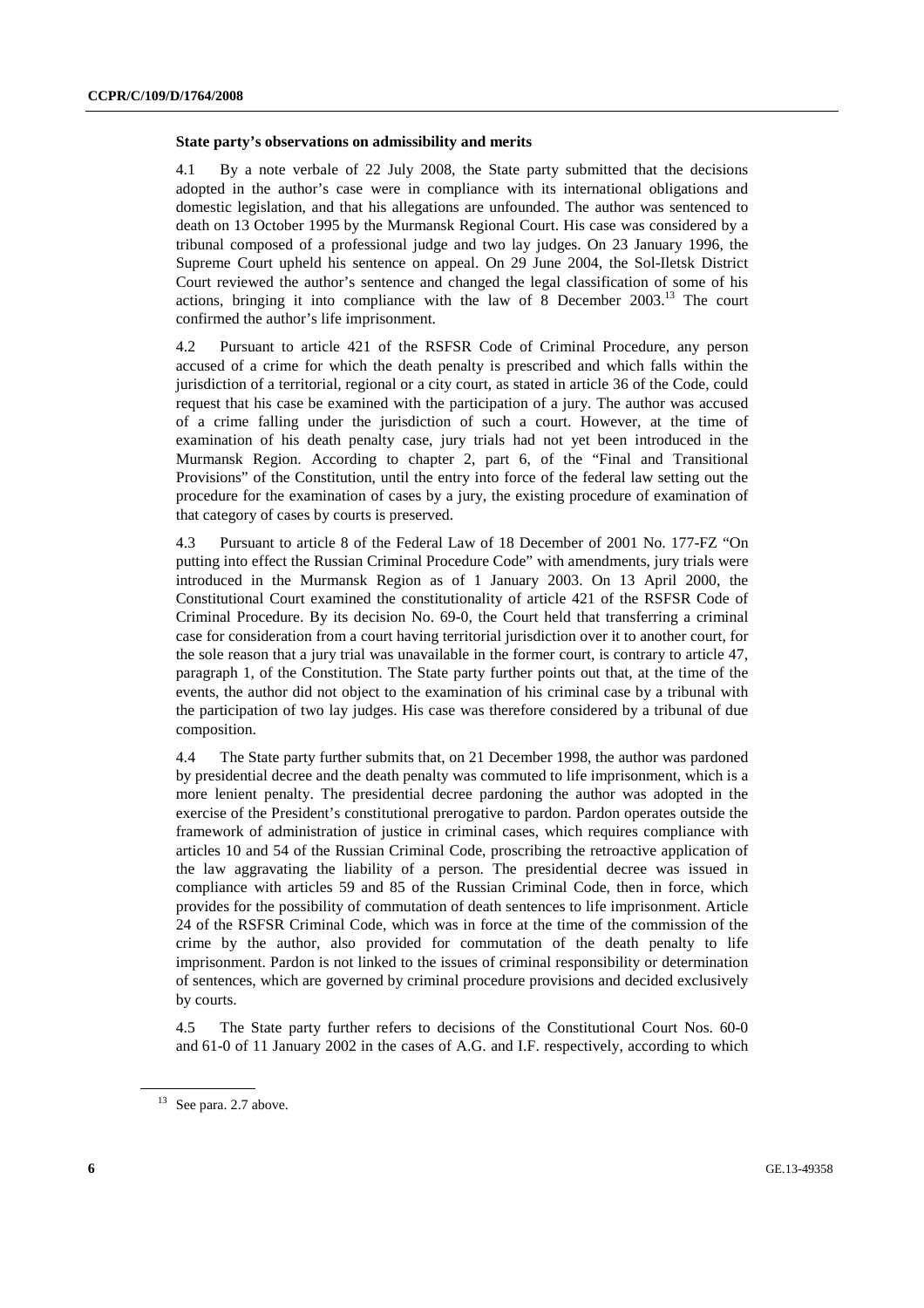pardon, as an act of mercy, cannot lead to consequences which are more serious for the convict than those provided for in criminal law establishing criminal liability and decided by court on a specific case. Therefore, commutation, by way of pardon, of the death sentence to a lighter one (in the author's case – to life imprisonment) under the criminal law in force, cannot be deemed as worsening the convict's situation.

4.6 According to article 413, paragraph 4(1), of the Russian Code of Criminal Procedure, in force as of 1 July 2002, a criminal case can be reviewed in the light of newly established circumstances, in particular, in the event that the Constitutional Court finds that the law applied to such a case is contrary to the Constitution. The State party notes that the author did not participate in the proceedings before the Constitutional Court that resulted in the decision of 2 February 1999. Therefore there were no grounds under article 49 of the Russian Code of Criminal Procedure to review his case.

4.7 The decision of the Zlatoust City Court of 29 January 2001 also does not provide grounds for reviewing the author's case. Court decisions do not have precedential value under the Russian law. Furthermore, the amendments to article 24 of the Russian Criminal Code, which provided for the possibility of commutation of the death penalty to life imprisonment by way of pardon, were introduced by Federal Law No. 4123-1 of 17 December 1992 and came into force as of 6 January 1993. Prior to that, article 24 of the RSFSR Criminal Code, with amendments of 28 May 1986, provided for the possibility of commutation of the death penalty to 15 to 20 years' imprisonment. Mr. D., whose sentence was modified by the Zlatoust City Court,<sup>14</sup> had committed the crime on 12 November 1992, i.e. before the entry into force of the Federal Law of 17 December 1992. There is therefore nothing in the case file to suggest that the author was deprived of his rights under the RSFSR Criminal Code and the RSFSR Code of Criminal Procedure applicable at the time or under the provisions of the Covenant.

#### **Author's comments on the State party's observations**

5.1 On 6 December 2011, the author challenged the State party's argument that at the time his sentence was delivered (13 October 1995), the federal law providing for the establishment of jury trials was not enforced and there were no jury trials in the Murmansk Region. He argues that jury trials had been introduced by virtue of the law of 16 July 1993,<sup>15</sup> that is, even before the entry into force of the Russian Constitution on 12 December 1993. By the decision of the Russian Supreme Council of 16 July 1993,<sup>16</sup> jury trials were to be introduced in nine regions by 1 January 1994 at the latest.

5.2 The author argues that the State party had enough time, from 12 December 1993 (the entry into force of the Constitution) to 13 October 1995 (the date of delivery of his sentence), to establish jury trials throughout the Russian Federation. The State party's failure to do so resulted in a violation of his rights under articles 20 and 47 of the Constitution and article 6 of the Covenant, as he was deprived of the possibility of filing a petition to have his case examined by a jury. The author further claims a violation of his rights under article 19 of the Constitution and article 26 of the Covenant, protecting the right to equality before the law, as the State party's failure to establish jury trials in the Murmansk Region placed him at a disadvantage by comparison with the accused in the nine regions where they could request the examination of their cases by a jury. The author further submits that the State party's failure to ensure the realization of his right to apply for the examination of his case by a jury, as enshrined in article 20 of the Constitution, implies

 $14$  See para. 2.8 above.

<sup>&</sup>lt;sup>15</sup> See para. 2.2 above.

<sup>16</sup> Ibid.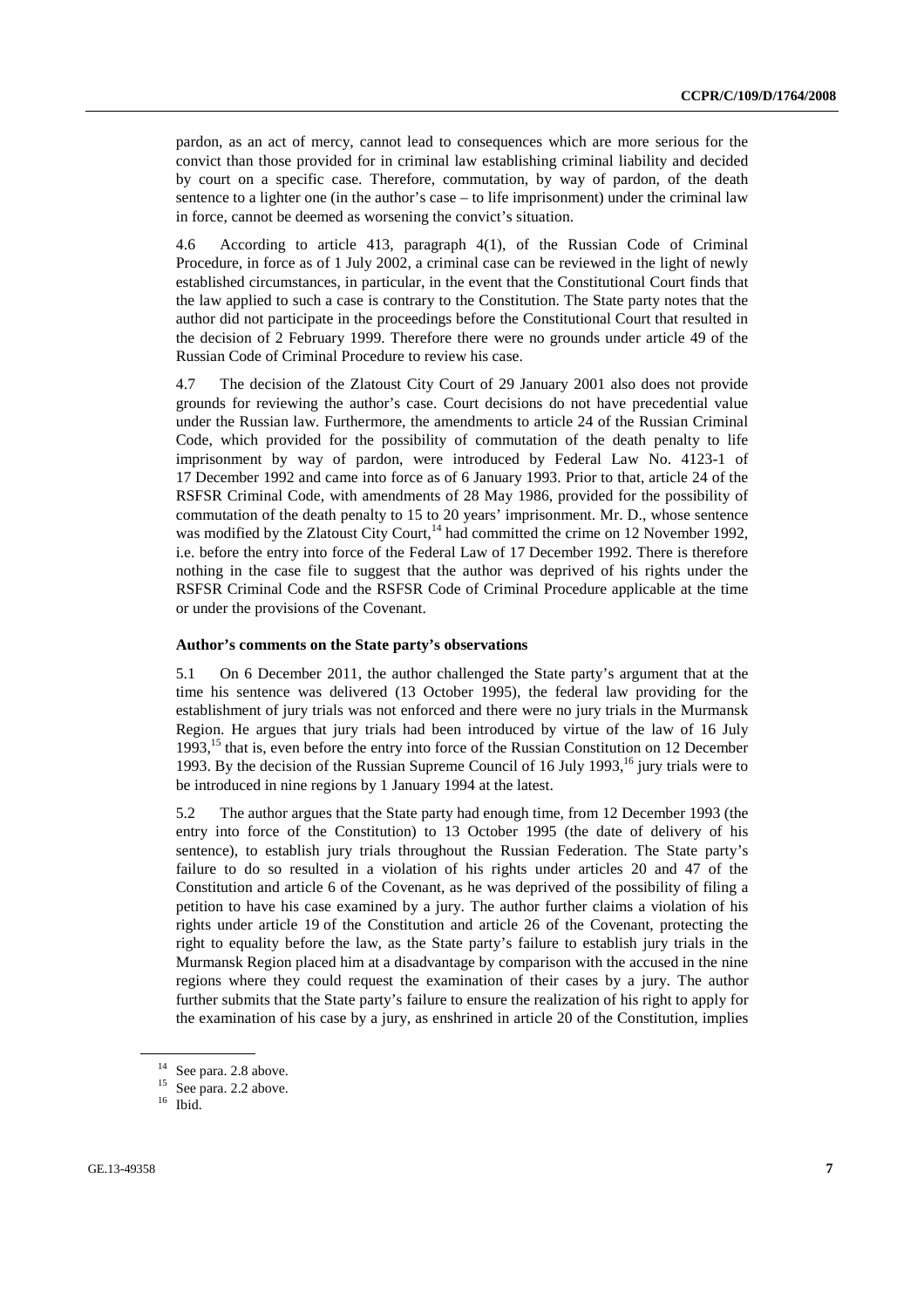that the Murmansk Regional Court, composed of a professional judge and two lay judges who found him guilty on 13 October 1995, was not competent to impose the death penalty on him. Therefore, after the entry into force, on 12 December 1993, of the Constitution, which provides that the death penalty cannot be applied unless the criminal case is examined by a jury, the State party should have adopted a law proscribing the death sentence until jury trials are created throughout Russia. However, such a law was adopted only after the Constitutional Court's decision of 2 February 1999, which was prompted by citizens' claims alleging violations of their rights to a jury trial.

5.3 The author further maintains that commutation of the death penalty to life imprisonment is unlawful, as, pursuant to the RSFSR Criminal Code in force at the time of the commission of the crime, imprisonment could not exceed 20 years.

5.4 With reference to the Constitutional Court's decision of 2 February 1999, the author notes that Mr. F.'s sentence,<sup>17</sup> which prompted this decision, was subject to review. This implies, according to the author, that the Constitutional Court acknowledged that (1) Mr. F.'s death sentence had been handed down in breach of the Constitution and that (2) the breach had occurred before the Constitutional Court's decision of 2 February 1999. Given that the author, like Mr. F., was sentenced to death before the decision of 2 February 1999, the author claims a violation of his rights to equality before the law and to equal protection before the law, under article 19 of the Constitution and article 26 of the Covenant. The author further maintains that such a violation should lead to a review of his case due to newly established circumstances, under article 413, paragraph 4(1), of the Russian Code of Criminal Procedure. He challenges the State party's argument that the outcome of the constitutional proceedings is inapplicable to his case since he did not participate therein. He refers to the decision of the Zlatoust City Court of 29 January 2001, whereby the sentence of another prisoner, Mr. D., was brought into compliance with the Constitutional Court's decision, notwithstanding the fact that he not did participate in the constitutional proceedings either. $18$ 

5.5 The author further refutes the State party's argument that at the time of the commission of the crime by Mr. D., the law provided for the possibility of commutation of the death penalty to 15 to 20 years' imprisonment, whereas at the time of the commission of the crime by the author, the law provided for its commutation to life imprisonment. He argues that this provision is contrary to article 21 of the RSFSR Criminal Code as life imprisonment is not listed among the types of penalties contained therein. Therefore, the President cannot, in exercise of his right to pardon, assign a penalty which has no basis under domestic law.

5.6 In the light of the above, the author requests that the State party bring his sentence into compliance with the Constitutional Court's decision of 2 February 1999, as done by the Zlatoust City Court with respect to Mr. D. Alternatively, the author requests that, in accordance with the said decision, his sentence be reviewed, quashed and transferred to the Murmansk Regional Court for reconsideration with the participation of a jury, given that jury trials were established throughout the Russian Federation as of 1 January 2010.

5.7 The author adduces to his submission an open letter addressed to the Chairperson of the Supreme Court by a lawyer from Stavropol, Russia, which refers to difficulties in the application of the Constitutional Court's decision of 2 February 1999 to death sentences, which became final prior to this date.

<sup>&</sup>lt;sup>17</sup> See para. 2.5 above.

<sup>&</sup>lt;sup>18</sup> See para. 2.8 above.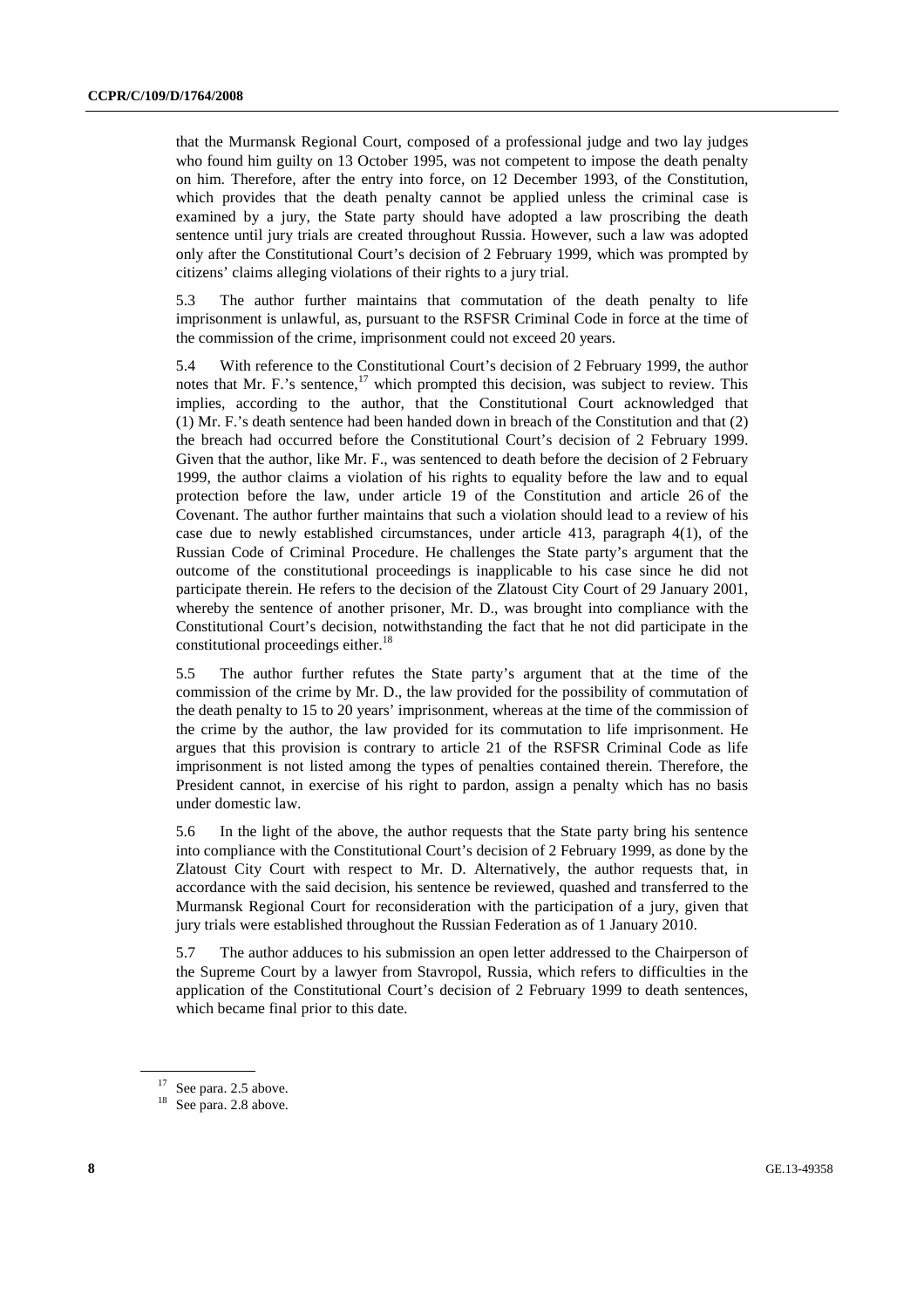#### **Additional observations by the State party**

6.1 By note verbale of 21 February 2011, the State party submitted that since 23 May 2001, the author has been serving his prison sentence in Correctional facility No. 6 of the Administration of the Federal Penitentiary Service in the Orenburg Region (*Исправительная кололония № 6 Управления Федеральной Службы Исполнения Наказаний Россиии по Оренбургской области, ИК-6,* hereinafter "IK-6"). During this period, the author has sent 87 pieces of correspondence to various domestic authorities and non-governmental organizations, including three letters addressed to the Committee<sup>19</sup> and a letter addressed to the Organization of the United Nations.<sup>20</sup> No delays in processing or sending the author's correspondence have been recorded by the prison administration. The author has been duly informed that his correspondence has been dispatched, which is confirmed by his signature on supporting documents. According to the IK-6 administration, no correspondence from the Committee has been received to the author's attention.

6.2 The State party further submits that the author has never complained of any interference with sending or receiving his correspondence while serving his prison sentence in IK-6. In addition, a service check conducted by the prison authorities further to the Committee's query<sup>21</sup> demonstrated no indication of a violation of the author's rights to suggestion, submission and complaint, as protected under article 12 of the Russian Code of Criminal Procedure.

#### **Further submissions by the author**

7.1 On 6 December 2011, the author added that he had received five letters from the Committee requesting him to submit comments on the State party's submissions. The last letter was received on 2 December 2011. He notes that he has replied to the first four letters, which is partly confirmed by the State party's submission of 21 February 2011.

7.2 The author confirms the State party's finding that he has sent three letters to the Committee through the IK-6 prison authorities. These letters contained his comments on the State party's observations of 22 July 2008. The last letter was registered under No. 56/5 A-54 and dispatched on 28 July 2010. The author sent copies of these letters to his sister and instructed her to send them to the Committee. It appears that neither his sister nor the Committee received these letters. His sister therefore complained of interference with his correspondence (on 31 August 2010) and the Committee requested the State party to comment on the situation (on 24 November 2010).

7.3 The author adds that in early December 2010, the IK-6 prison authorities informed him of the Committee's request of 24 November 2010. According to the State party's submissions of 21 February 2011, the author confirmed in writing that the prison authorities did not interfere with his correspondence. The prison authorities sent all his letters to the Committee and his sister, and informed him of the registration numbers thereof. The author further reiterates that he is unable to explain why these letters have not reached the addressees.

<sup>19</sup> Two letters, nos. 56/4-A-54 of 8 and 18 June 2009, and letter no. 56/5-A-54 of 28 July 2010.

<sup>&</sup>lt;sup>20</sup> Letter no. 56/4-A/114 of 30 November 2009.

 $21$  On 24 November 2010, the Committee requested the State party to comment on the information imparted by the author's sister regarding his difficulty receiving and sending correspondence in relation to the present communication, due to alleged interference from the prison authorities (see para. 2.11 above).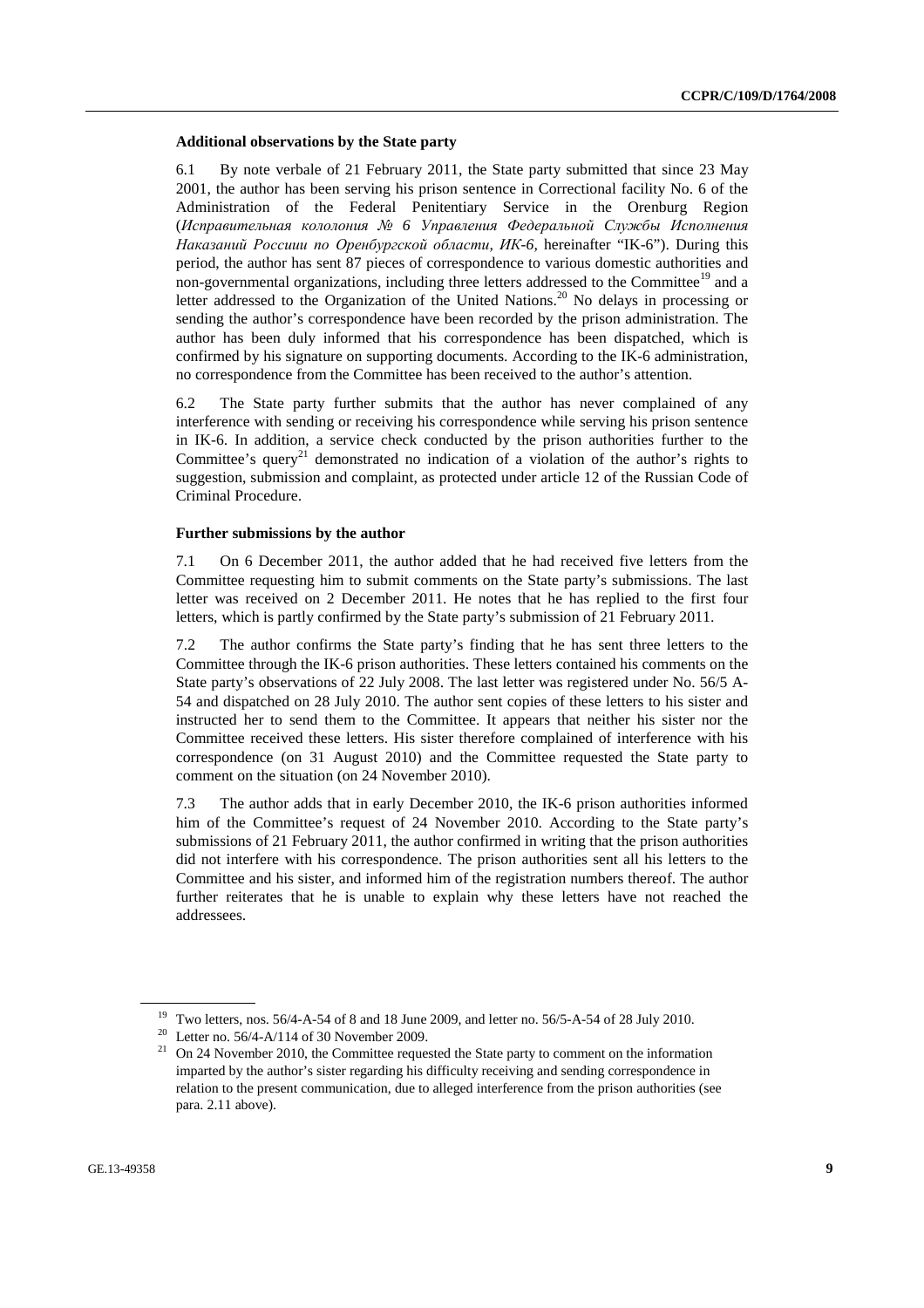#### **Issues and proceedings before the Committee**

#### *Consideration of admissibility*

8.1 Before considering any claims contained in a communication, the Human Rights Committee must, in accordance with rule 93 of its rules of procedure, decide whether or not it is admissible under the Optional Protocol to the Covenant.

8.2 The Committee has ascertained, as required under article 5, paragraph 2 (a), of the Optional Protocol, that the same matter is not being examined under another procedure of international investigation or settlement. The Committee notes that a similar claim filed by the author was declared inadmissible by the European Court of Human Rights on 17 April 2009. It observes however that the matter is no longer pending before another procedure of international investigation or settlement and that the Russian Federation has not entered a reservation to article 5, paragraph 2 (a), of the Optional Protocol. Therefore, the Committee is not precluded by article 5, paragraph 2 (a), of the Optional Protocol from considering the present communication.

8.3 The Committee notes that the author claims that there has been a violation of his rights under article 2 of the Covenant, without clarifying the nature of the violation of this provision. It observes that the provisions of article 2 of the Covenant, which lay down general obligations for States parties, cannot, in isolation, give rise to a claim in a communication under the Optional Protocol.<sup>22</sup> However, insofar as the author invokes article 2 along with article  $14$  as the basis for a claim that he was discriminatorily denied the right to jury trial, the Committee considers the claim sufficiently substantiated for purposes of admissibility.

8.4 The Committee takes note of the author's claim that his rights under article 7 of the Covenant have been violated. However, in the absence of any information or evidence in support of this claim, the Committee finds it insufficiently substantiated for purposes of admissibility, and declares it inadmissible under article 2 of the Optional Protocol.

8.5 The Committee takes note of the author's sister's claim regarding the alleged interference by IK-6 prison authorities with the author's correspondence related to the present communication, which potentially raises issues under article 17 of the Covenant.<sup>23</sup> The Committee notes that, as submitted by the State party and acknowledged by the author, the latter has never complained of interference with his correspondence to the IK-6 prison authorities during the relevant period. The Committee also notes that the State party conducted an official verification of these allegations, and it was established that the prison authorities had processed and dispatched the author's incoming and outgoing correspondence in a timely manner and notified him thereof, which is confirmed by his signature.<sup>24</sup> It further observes that the author does not refute the above arguments of the State party and confirmed that it has received and replied to all the Committee's correspondence on his case.<sup>25</sup> Under such circumstances, the Committee cannot conclude that the fact that the author's letter of 4 May 2010 has not reached it is attributable to the State party's authorities. Therefore, the Committee considers that this part of the

<sup>22</sup> See, inter alia, communications No. 316/1988, *C.E.A.* v. *Finland*, decision of 10 July 1991, para. 6.2; No. 802/1998, *Rogerson* v. *Australia,* Views adopted on 3 April 2002; and No. 1213/2003, *Sastre* 

*Rodríguez et al* v. *Spain*, decision of 28 March 2007, para. 6.6. 23 See para. 2.11 above; communication No. 512/1992, *Pinto* v. *Trinidad and Tobago*, Views adopted on 16 July 1996, para. 8.5. 24 See paras. 6.1 and 6.2 above.

 $25$  See paras. 7.1 to 7.3 above.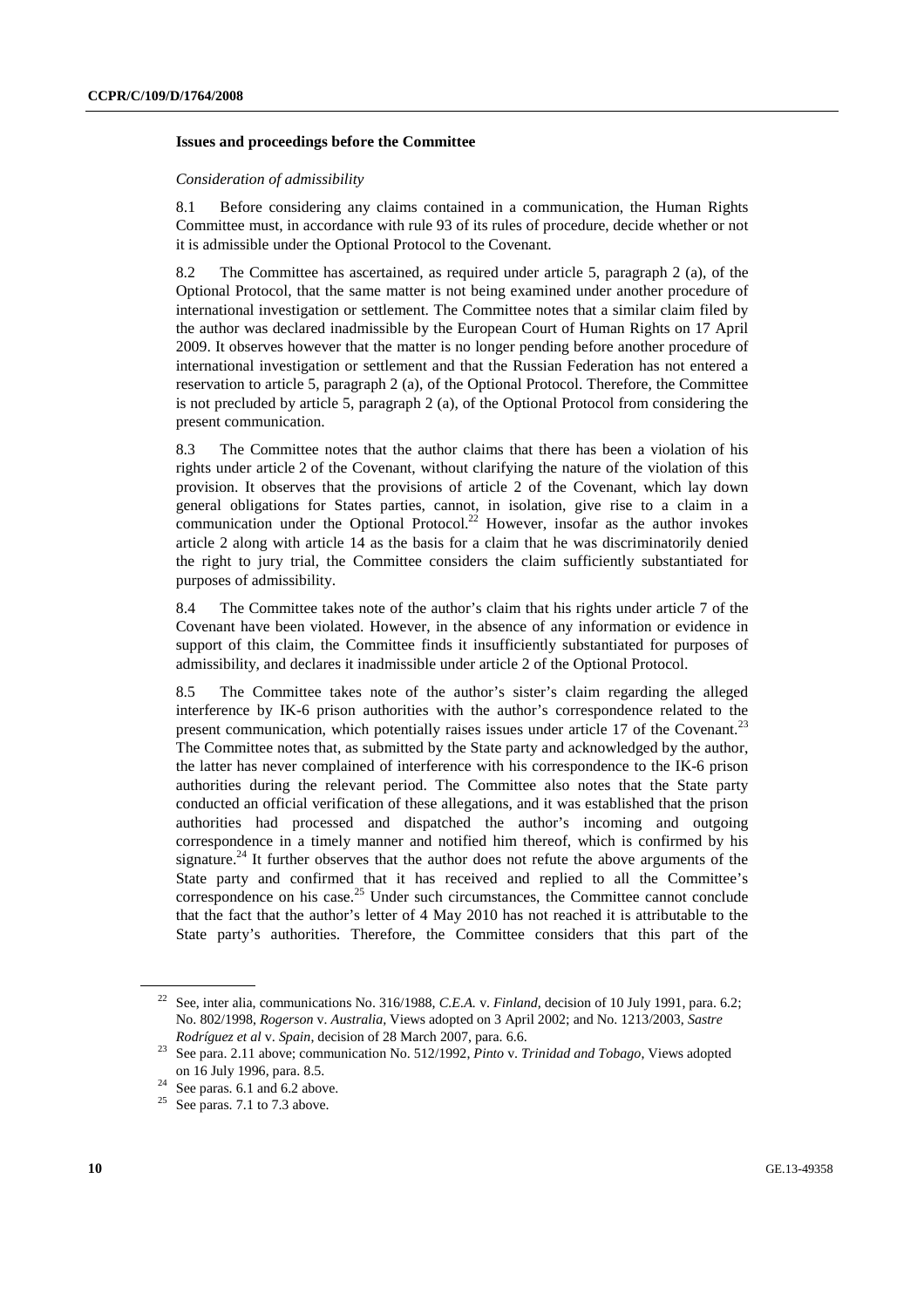communication is insufficiently substantiated for purposes of admissibility, and declares it inadmissible under article 2 of the Optional Protocol.

8.6 The Committee considers that the author's remaining claims raise issues under articles 2, 6, 14 (1), 15 (1), and 26 of the Covenant, have been sufficiently substantiated for purposes of admissibility, and proceeds to their examination on the merits.

#### *Consideration of the merits*

9.1 The Human Rights Committee has considered this communication in the light of all the information received, in accordance with article 5, paragraph 1, of the Optional Protocol.

9.2 The Committee notes that the author's claims (1) that he was not afforded a trial by jury; (2) that the domestic courts failed to bring his death sentence into compliance with the Constitutional Court's decision of 2 February 1999; and (3) that his pardon was decided by the President and not by a court, raise issues under article 14, paragraph 1, of the Covenant, in particular regarding the right to a fair hearing by a competent tribunal, as established by law.

9.3 As regards the unavailability of a jury trial in the author's case, the Committee takes note of the State party's argument that his sentence was handed down on 13 October 1995 by a court composed of one professional judge and two lay judges, and that this was due to the fact that, at that time, trials by jury had not yet been introduced in the Murmansk Region. The State party further pointed out that, at the material time, the author did not object to the examination of his criminal case by a court of such composition and that this remained unrefuted by the author. The Committee also notes the State party's explanation that the author's case was considered by a competent tribunal established by law, since, according to chapter 2, part 6, of the "Final and Transitional Provisions" of the Constitution, the previous procedure for examination of that category of cases by courts was preserved until the entry into force of the federal law setting out the procedure for the examination of cases by a jury. The Committee also takes note of the State party's reference to the Constitutional Court's decision of 13 April 2000, according to which transferring a criminal case for consideration to a court other than the court having territorial jurisdiction over it, for the sole reason that a jury trial is unavailable in the latter, would amount to a violation of the constitutional right to have one's case considered by a competent court.<sup>26</sup> In light of these explanations, the Committee considers that the author's case was examined by a competent tribunal within the meaning of article 14, paragraph 1, of the Covenant.<sup>27</sup>

9.4 As regards the alleged failure of the domestic courts to review the author's death sentence on the basis of the Constitutional Court's decision of 2 February 1999, the Committee observes that, in essence, the author challenges the temporal application of the Constitutional Court decision and the failure to follow the example of the Zlatoust City Court. As such, this claim relates to the interpretation of domestic law. The Committee reiterates its jurisprudence that the evaluation of facts and evidence and interpretation of domestic legislation is in principle a matter to be decided by the courts of States parties, unless the determination was clearly arbitrary or amounted to a denial of justice.<sup>2</sup> However, the author has not shown that such is the case in the decision of the Sol-Iletsk

 $26$  See paras. 4.2 and 4.3 above.

<sup>27</sup> See communication No. 1861/2009, *Bakurov* v. *Russian Federation*, Views adopted on 25 March

<sup>2013,</sup> para. 10.3. 28 See, e.g., communication No. 967/2001, *Valentin Ostroukhov* v. *the Russian Federation*, decision adopted on 31 March 2005, para. 6.4.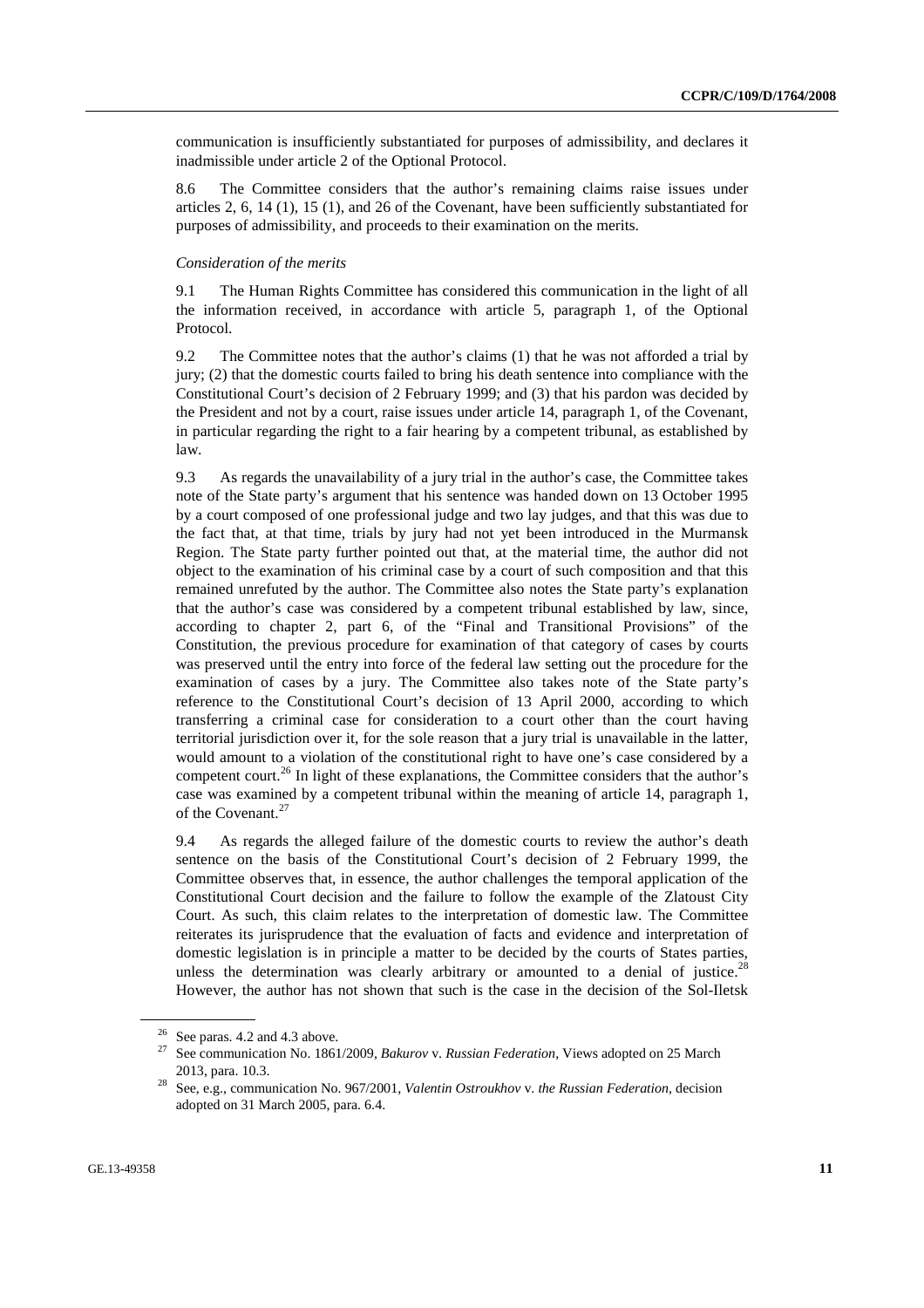District Court of the Orenburg Region,<sup>29</sup> which reviewed his sentence. In particular, the Committee recalls that the Constitutional Court ruled that from the moment of the entry into force of its decision (2 February 1999) and until the adoption of a federal law ensuring the exercise of the right of the accused liable to the death penalty to be tried by a jury, the imposition of the death penalty was no longer permissible. The Committee takes note of the State party's argument that the decision does not have retroactive effect and that death sentences handed down prior to its entry into force (i.e., prior to 2 February 1999) were not subject to review on the basis of the decision. The Committee observes that the author was sentenced to death on 13 October 1995, over three years and seven months before the entry into force of the said decision, and that therefore the decision cannot serve as a legal basis for the review of his sentence. The Committee also takes note of the State party's argument that the decision of the Zlatoust City Court involved an individual who, unlike the author, had been convicted of a crime committed prior to a relevant amendment to the Criminal Code in 1992. In the light of the above, the Committee is satisfied that there has been no indication of arbitrariness or denial of justice in the present case.

9.5 As regards the author's objection to the commutation of his sentence by presidential decree rather than by a court, the Committee notes the State party's arguments that the decree was adopted in the exercise of the President's constitutional prerogative to pardon, and carried out in compliance with articles 59 and 85 of the Russian Code of Criminal Procedure, in force at the time of the pardon, and article 24 of the RSFSR Code of Criminal Procedure, in force at the time of commission of the crime, which both provide for the possibility of commutation of the death penalty to life imprisonment.<sup>30</sup> The Committee recalls that the discretionary power of commutation, which is specifically contemplated in relation to death sentences by article 6, paragraph 4, of the Covenant, may be vested in a Head of State or other executive body without infringing article  $14$ <sup>31</sup>. The Committee has no basis for finding the State party's position, – that the executive power of pardon is consistent with its Constitution – arbitrary.

9.6 In the light of the above considerations, the Committee finds that the materials on file do not permit it to conclude that the author's rights under article 14, paragraph 1, of the Covenant, have been violated in the present case.

9.7 With regard to the author's claim under article 6 of the Covenant, the Committee observes that, on 21 December 1998, the author was pardoned by presidential decree and his death sentence imposed on 13 October 1995 commuted to life imprisonment. In the circumstances, the Committee will not examine separately the author's claims under this provision of the Covenant.<sup>32</sup>

9.8 The Committee notes the author's claim that the commutation of his death sentence to life imprisonment amounts to a violation of his rights under article 15, paragraph 1, of the Covenant. The Committee notes in this respect the author's arguments that (1) the Constitutional Court's decision of 2 February 1999 outlawed the death penalty and therefore the sanction for the crime he committed was reduced (maximum 15 or 20 years'

 $29$  See paras. 2.7 and 2.9 above.

 $30$  See para. 4.4 above.

 $31$  See general comment No. 32 (2007) on the right to equality before courts and tribunals and to a fair trial, *Official Records of the General Assembly, Sixty-second Session, Supplement No. 40,* vol. I (A/62/40 (Vol. I)), annex VI, para. 17; communication No. 845/1998, *Kennedy* v. *Trinidad and* 

*Tobago*, Views adopted 26 March 2002, para. 7.4. 32 See, e.g., communication No. 1861/2009, *Bakurov* v. *Russian Federation,* Views adopted on 25 March 2013, para. 10.5.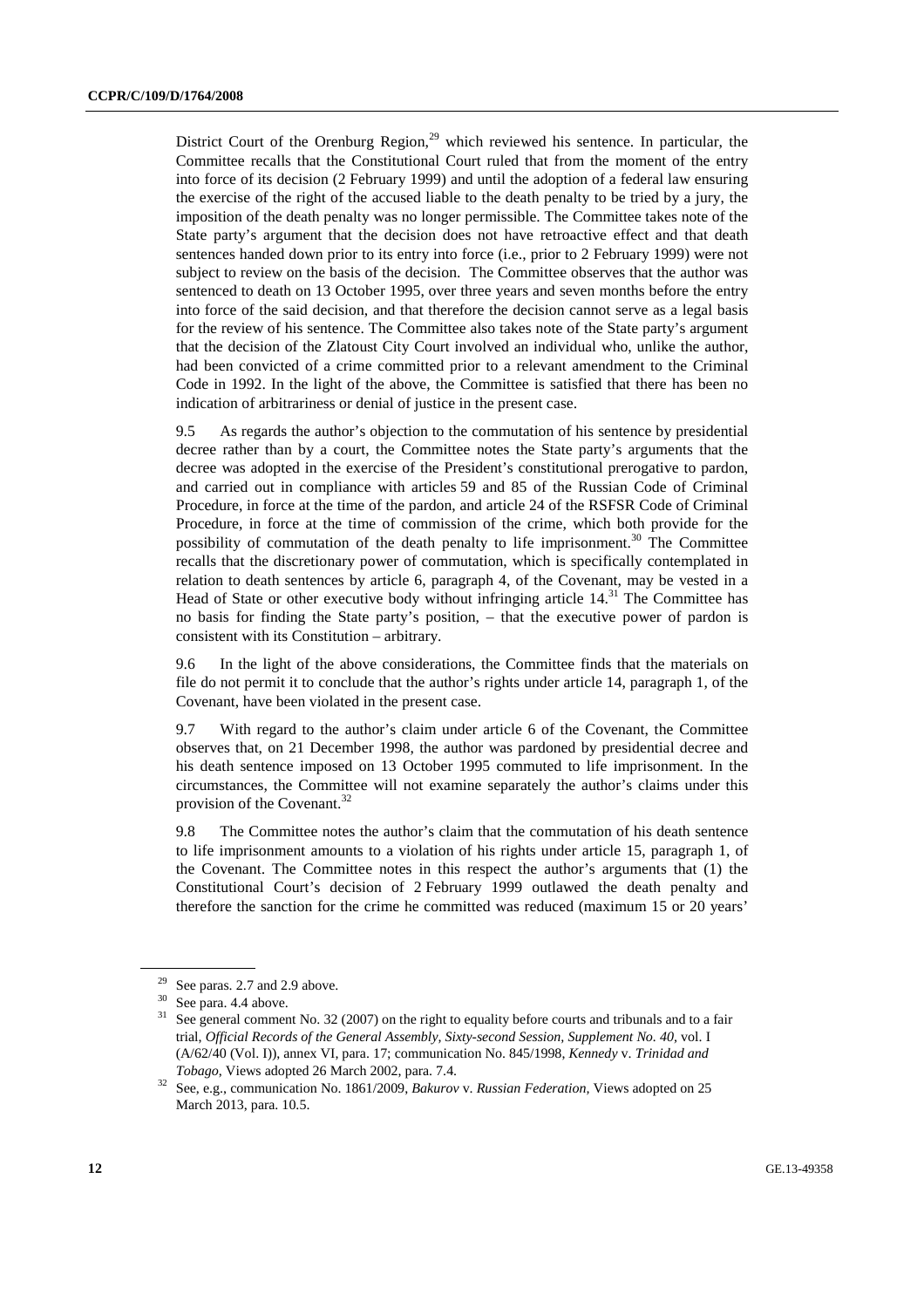imprisonment); $^{33}$  (2) as a consequence of the presidential pardon, a heavier penalty was imposed on him than that which was applicable at the time of commission of the crime; and (3) his pardon should have been decided by a court.

9.9 The Committee observes that article 15, paragraph 1, of the Covenant regards the nature and the purpose of the penalty, its characterization under national law and the procedures regarding the determination and the enforcement of the penalty as part of the criminal proceedings. The Committee further notes that pardon is in essence humanitarian or discretionary in nature, or motivated by considerations of equity, not implying that there has been a miscarriage of justice.<sup>34</sup> It points out that, as argued by the State party, the death penalty could be commuted to life imprisonment under both the law in force at the time of the crime and the law in force at the time of the pardon, and that the power of commutation was vested in the president by the Constitution at all relevant times.<sup>35</sup> It also notes that, in any event, life imprisonment cannot be seen as constituting a heavier penalty than the death penalty. The Committee therefore concludes that there has been no violation of article 15, paragraph 1, of the Covenant.<sup>36</sup>

9.10 The Committee further notes that the author also claims that there has been a violation of his rights under article 26 of the Covenant, as he was not afforded the option of having his case examined by a jury, whereas this option was offered to accused persons liable to the death penalty in other Russian regions. The Committee takes note of the State party's reference to chapter 2, part 6, of the "Final and Transitional Provisions" of the Constitution of the Russian Federation, setting out that until the entry into force of the federal law establishing the procedure for jury trials, the existing procedure for examination of that category of cases by courts should be preserved.<sup>37</sup> It further notes that jury trials were initially introduced in nine Russian regions but that the Murmansk Region was not one of them.38 According to the information provided by the State party, trial by jury was introduced in the Murmansk Region as of 1 January 2003, pursuant to article 8 of the Federal Law of 18 December 2001.<sup>39</sup> The Committee recalls its jurisprudence<sup>40</sup> to the effect that while the Covenant contains no provision establishing a right to a trial by jury in criminal cases, if such a right is provided under the domestic law of a State party, and is granted to some persons charged with crimes, it must be granted to others similarly situated on an equal basis. If distinctions are made, they must be based on objective and reasonable grounds. The Committee notes that the availability of a jury trial is governed by federal law, but that, until the above-mentioned law of 18 December 2001, there was no federal law on the subject. The Committee considers that the fact that a federal State permits differences among the federal units in respect of jury trial does not in itself constitute a violation of article 26 of the Covenant.<sup>41</sup> Since the author has not provided any information to the effect that jury trials have been held in death-penalty cases in the Murmansk Region to substantiate a difference in treatment between him and other accused persons, the

 $33$  The author refers to 15 years' imprisonment in paragraph 3.1 above but to up to 20 years'

imprisonment in paragraph 5.3 above.<br>See communication No. 1425/2005, *Marz v. Russian Federation*, Views adopted on 21 October 2009, para. 6.6.

 $rac{35}{36}$  See para. 4.4 above.

<sup>&</sup>lt;sup>36</sup> See communication No. 1861/2009, *Bakurov v. Russian Federation*, para. 10.9.<br><sup>37</sup> See para. 4.2 above.<br><sup>38</sup> See name. 2.2 above.

 $rac{38}{39}$  See para. 2.2 above.

 $\frac{39}{40}$  See para. 4.3 above.

<sup>40</sup> See communications Nos. 1861/2009, *Bakurov* v. *Russian Federation,* para. 10.6.and No. 790/1997, *Cheban et al.* v. *Russian Federation,* Views adopted on 24 July 2001, para. 7.2. 41 See communications Nos. 1861/2009, *Bakurov* v. *Russian Federation,* para. 10.6 and No. 1425/2005,

*Marz* v. *Russian Federation*, para. 6.3.